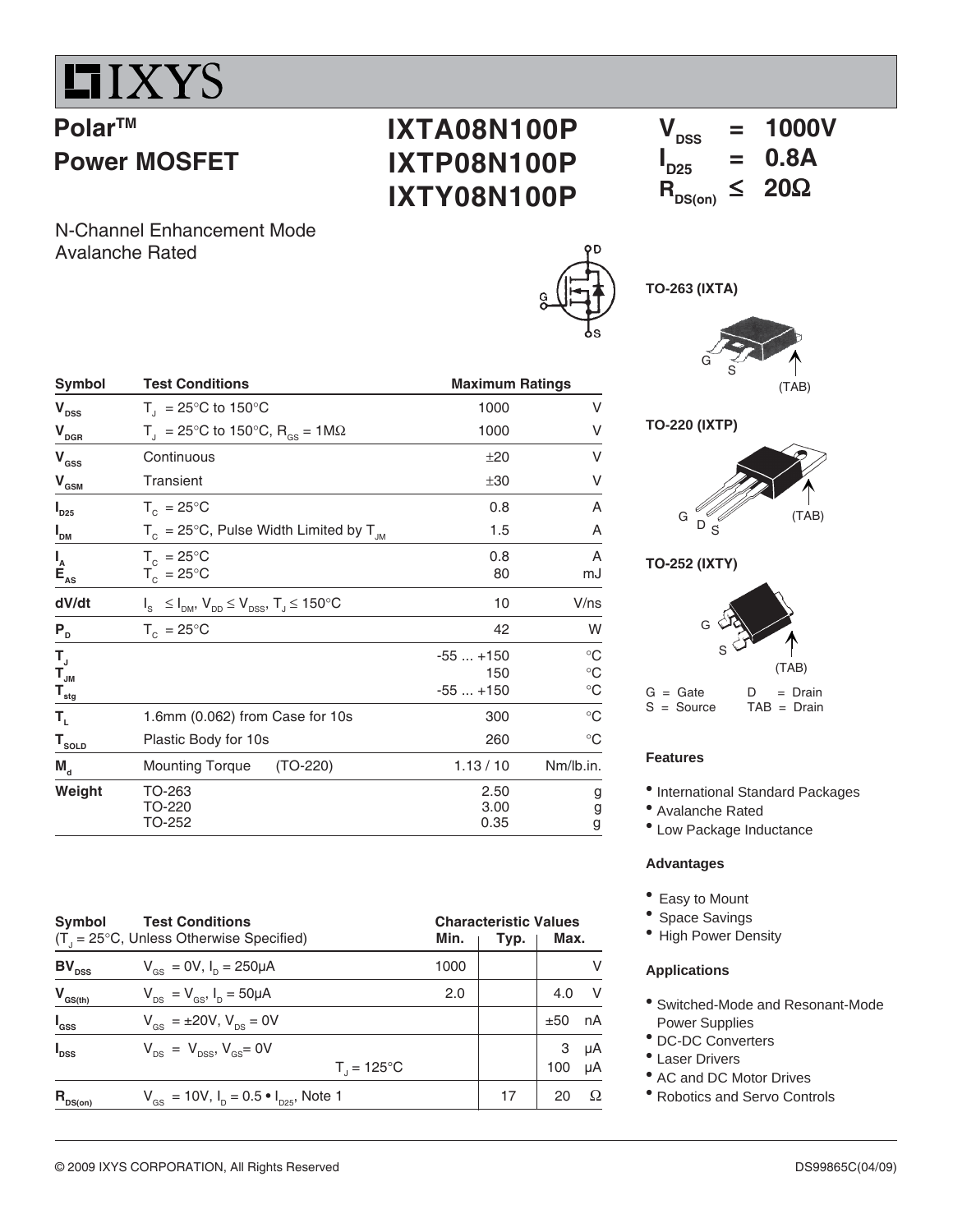# **HIXYS**

## **IXTA08N100P IXTP08N100P IXTY08N100P**

| <b>Test Conditions</b><br>Symbol       |  |                                                                                                                           | <b>Characteristic Values</b> |      |               |
|----------------------------------------|--|---------------------------------------------------------------------------------------------------------------------------|------------------------------|------|---------------|
|                                        |  | $(T_{1} = 25^{\circ}C,$ Unless Otherwise Specified)                                                                       | Min.                         | Typ. | Max.          |
| $g_{\rm fs}$                           |  | $V_{\text{ps}}$ = 30V, $I_{\text{p}}$ = 0.5 $\bullet$ $I_{\text{ps}}$ , Note 1                                            | 0.35                         | 0.60 | S             |
| $C_{\rm iss}$                          |  |                                                                                                                           |                              | 240  | рF            |
| $C_{\rm oss}$                          |  | $V_{\text{gs}} = 0V$ , $V_{\text{ps}} = 25V$ , f = 1MHz                                                                   |                              | 18   | рF            |
| $\mathbf{C}_{\text{rss}}$              |  |                                                                                                                           |                              | 3.6  | pF            |
| $t_{d(on)}$                            |  | <b>Resistive Switching Times</b>                                                                                          |                              | 19   | ns            |
|                                        |  | $V_{\text{gs}} = 10V$ , $V_{\text{ps}} = 0.5 \cdot V_{\text{pss}}$ , $I_{\text{p}} = 0.5 \cdot I_{\text{pss}}$            |                              | 37   | ns            |
| $t_{\mathsf{d}(\mathsf{off})}$         |  | $R_c = 50\Omega$ (External)                                                                                               |                              | 35   | ns            |
| ч.                                     |  |                                                                                                                           |                              | 34   | ns            |
| $Q_{g(0n)}$                            |  |                                                                                                                           |                              | 11.3 | пC            |
| $Q_{gs}$                               |  | $V_{\text{gs}}$ = 10V, $V_{\text{ps}}$ = 0.5 $\bullet$ $V_{\text{pss}}$ , $I_{\text{p}}$ = 0.5 $\bullet$ $I_{\text{pss}}$ |                              | 1.7  | nС            |
| $\mathbf{Q}_{\underline{\mathbf{gd}}}$ |  |                                                                                                                           |                              | 6.7  | пC            |
| $R_{thJC}$                             |  |                                                                                                                           |                              |      | 3.0 °C/W      |
| ${\mathsf R}_{\text{thCS}}$            |  | (TO-220)                                                                                                                  |                              | 0.50 | $\degree$ C/W |



| <b>SYM</b>     | <b>INCHES</b> |            |          | MILLIMETERS |
|----------------|---------------|------------|----------|-------------|
|                | MIN           | MAX        | MIN      | MAX         |
| А              | .170          | .190       | 4.32     | 4.83        |
| b              | .025          | .040       | 0.64     | 1.02        |
| b <sub>1</sub> | .045          | .065       | 1.15     | 1.65        |
| Ċ              | .014          | ,022       | 0.35     | 0.56        |
| D              | .580          | .630       | 14.73    | 16.00       |
| F              | .390          | .420       | 9.91     | 10.66       |
| e              | .100.         | <b>BSC</b> | 2.54 BSC |             |
| F              | .045          | .055       | 1.14     | 1.40        |
| Η1             | .230          | .270       | 5.85     | 6.85        |
| J <sub>1</sub> | .090          | .110       | 2.29     | 2.79        |
| k              | 0             | .015       | 0        | 0.38        |
|                | .500          | .550       | 12.70    | 13.97       |
| $\overline{1}$ | .110          | .230       | 2.79     | 5.84        |
| ØP             | .139          | .161       | 3.53     | 4.08        |
| O              | .100          | .125       | 2.54     | 3.18        |



| י איני |         |    |  |                |      |
|--------|---------|----|--|----------------|------|
|        | 0.8 A   |    |  |                | .50  |
|        |         |    |  |                | .11C |
|        |         |    |  | ØP             | .13  |
|        | 2.4 A   |    |  |                | .10( |
|        |         |    |  |                |      |
|        | $1.5$ V |    |  |                |      |
|        |         |    |  |                |      |
|        |         |    |  |                |      |
| 750    |         | ns |  |                |      |
|        |         |    |  | $TO$ $CO$ $TV$ |      |

Note 1: Pulse Test,  $t \le 300$  µs; Duty Cycle,  $d \le 2\%$ .

 $\mathbf{t}_{\rm rr}$ 



| IXYS Reserves The Right to Change Limits, Test Conditions, and Dimensions. |                     |                     |           |           |              |  |
|----------------------------------------------------------------------------|---------------------|---------------------|-----------|-----------|--------------|--|
| IXYS MOSFETs and IGBTs are covered                                         | 4.835.592 4.931.844 |                     | 5.049.961 | 5.237.481 | 6.162.665    |  |
| by one or more of the following U.S. patents: $4,850,072$ 5,017,508        |                     |                     | 5.063.307 | 5.381.025 | 6.259.123 B1 |  |
|                                                                            |                     | 4.881.106 5.034.796 | 5.187.117 | 5.486.715 | 6.306.728 B1 |  |

0.404,065 B1 6,683,344 6,727,585 7,005,734 B2 7,157,338B2<br>B1 6,534,343 6,710,405 B2 6,759,692 7,063,975 B2 6,534,343 6,710,405 B2 6,759,692 7,063,975<br>6,583,505 6,710,463 6,771,478 B2 7,071,537

| $1 - 4 - 5 - 1 - 7 - 1 + 2000 - 15 - 5 - 6 - 1 + 200$ |  |  |
|-------------------------------------------------------|--|--|

|              |                                                    | $(T_{1} = 25^{\circ}C,$ Unless Otherwise Specified) |      |              |  |  |
|--------------|----------------------------------------------------|-----------------------------------------------------|------|--------------|--|--|
| Symbol       | <b>Test Conditions</b>                             | Min.                                                | Typ. | Max.         |  |  |
|              | $V_{\text{gs}} = 0V$                               |                                                     |      | 0.8 A        |  |  |
| $I_{\rm SM}$ | Repetitive, Pulse Width Limited by T <sub>IM</sub> |                                                     |      | $2.4\quad A$ |  |  |
| $V_{SD}$     | $I_{F} = I_{S}$ , $V_{GS} = 0V$ , Note 1           |                                                     |      | $1.5$ V      |  |  |

**Source-Drain Diode Characteristic Values**

 $I<sub>F</sub> = 0.8A$ , -di/dt = 100A/μs  $V_B = 100V, V_{GS} = 0V$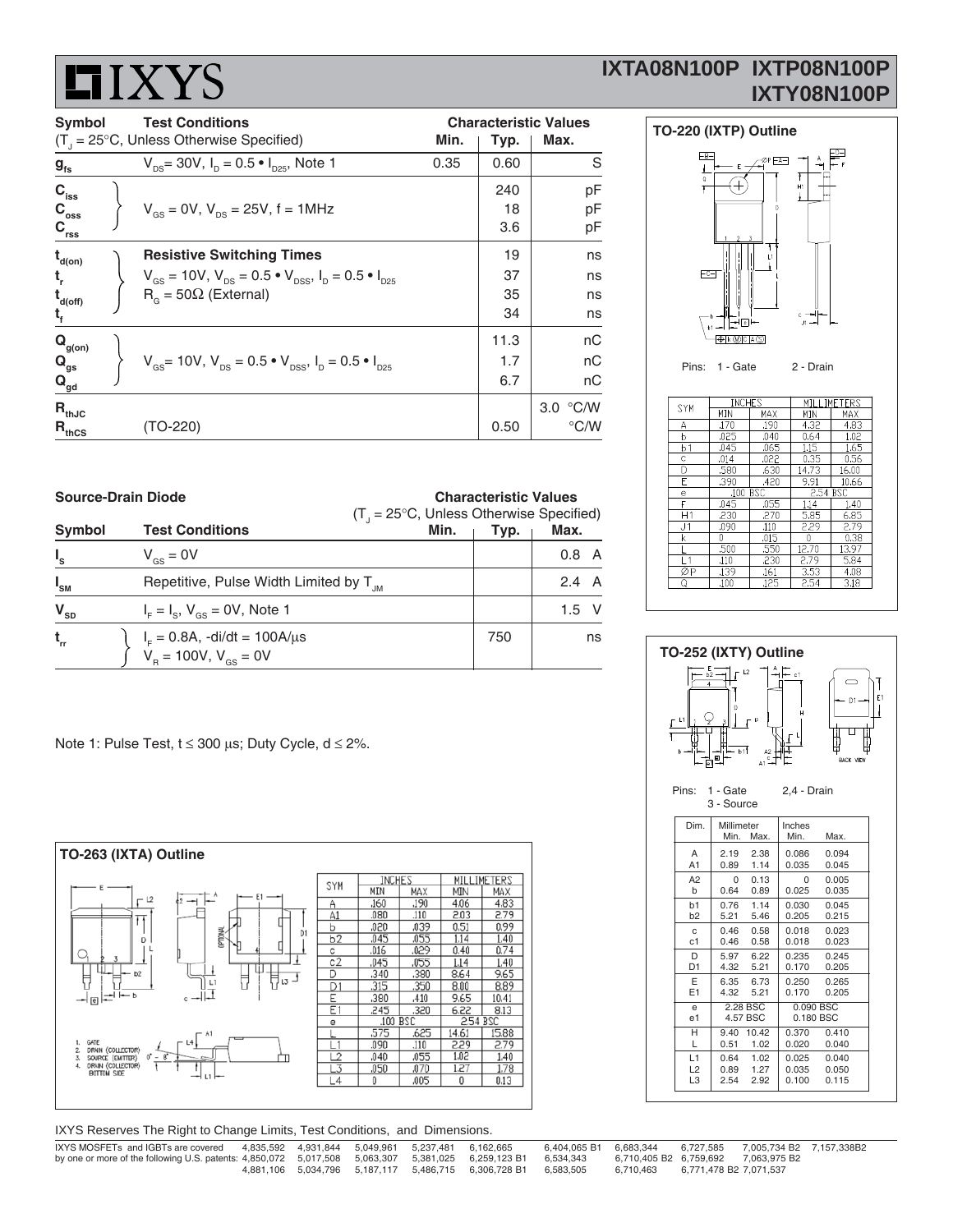

## **Fig. 1. Output Characteristics**

**HIXYS** 



**Fig. 3. Output Characteristics @ 125ºC**







**Fig. 2. Extended Output Characteristics**



Fig. 4.  $R_{DS(on)}$  Normalized to  $I_D = 0.4A$  Value **vs. Junction Temperature**





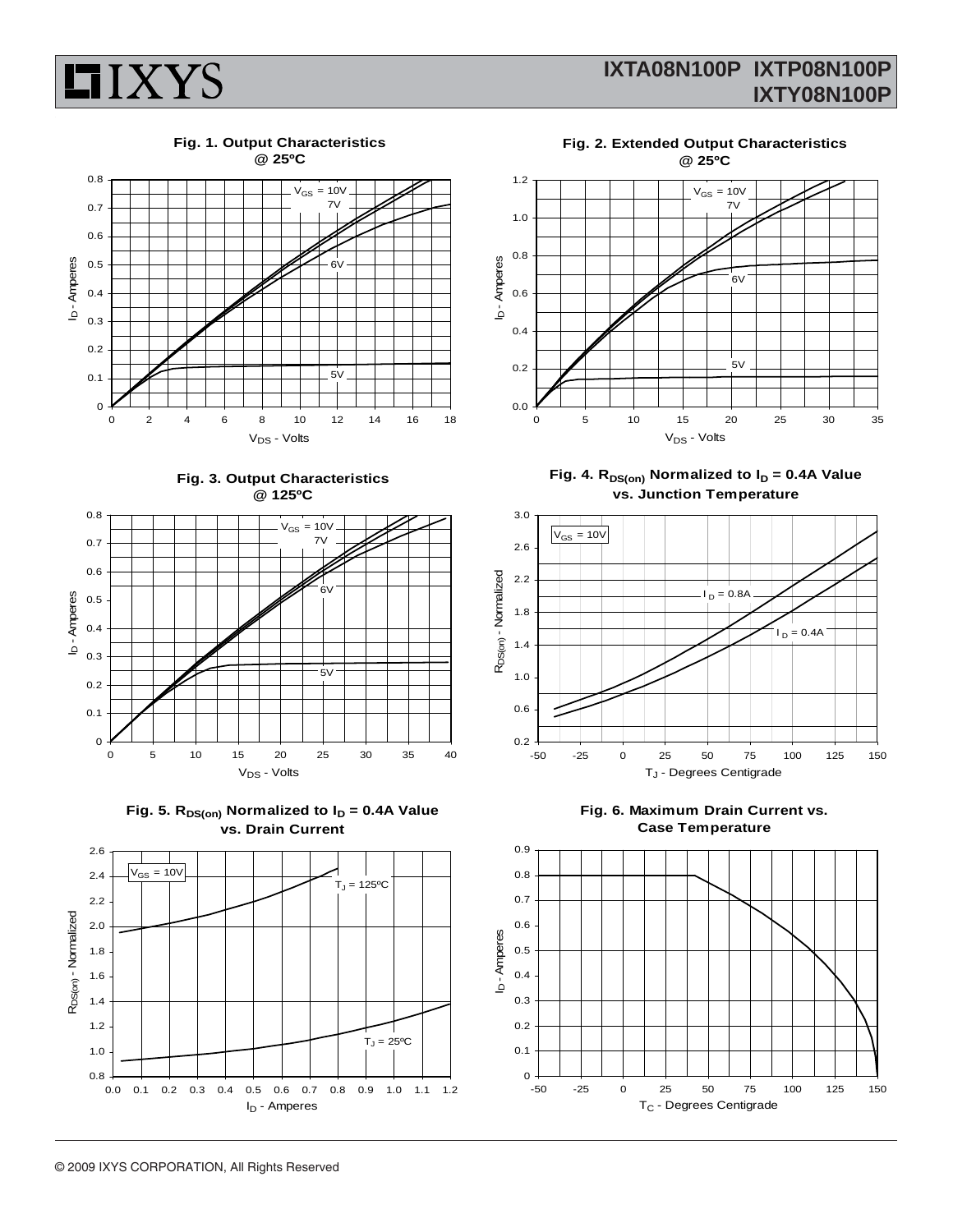

**Fig. 7. Input Admittance**

**HIXYS** 



**Fig. 9. Forward Voltage Drop of Intrinsic Diode**







IXYS Reserves The Right to Change Limits, Test Conditions, and Dimensions.

**Fig. 8. Transconductance** 1.0  $T_J = -40$ <sup>o</sup>C 0.9 0.8 0.7 25ºC g<sub>ts</sub>-Siemens gf s - Siemens 0.6 125ºC 0.5 0.4 0.3 0.2 0.1 0.0 0 0.1 0.2 0.3 0.4 0.5 0.6 0.7 0.8 0.9 I<sub>D</sub> - Amperes

**Fig. 10. Gate Charge**



**Fig. 12. Maximum Transient Thermal Impedance**